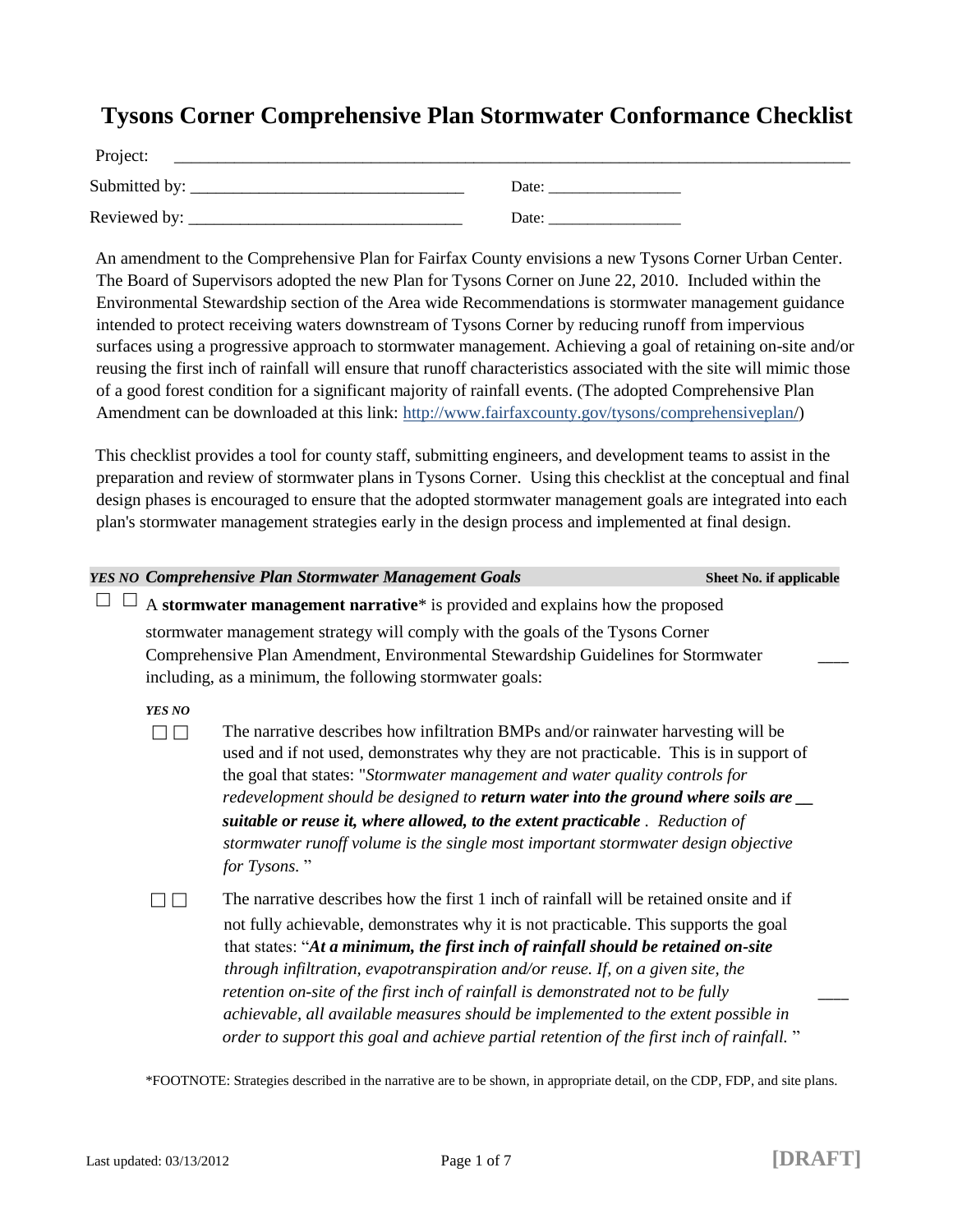$\Box$ 

 $\Box$  The narrative describes how runoff reduction practices will be used, or if not, then demonstrated to not be practicable as a strategy toward meeting the stormwater goal: "*Redevelopment projects in Tysons should incorporate innovative stormwater management measures in a manner that will, first and foremost, optimize reduction of stormwater runoff volume and control of peak flows for the remaining stormwater that cannot be completely captured on-site.* "

 $\Box$   $\Box$  The narrative describes how the project will meet **eligibility for LEED Stormwater Credit** in support of the goal: "*At a minimum, stormwater management measures that are sufficient to attain both the stormwater design-quantity control and stormwater design-quality control credits of the most current version of the LEEDNC or LEED-CS rating system (or the equivalent of these credits) should be provided. If, on a given site, the attainment of the stormwater design LEED credits (or equivalent) is demonstrated not to be fully achievable, all available measures should be implemented to the extent possible in support of this goal.* "

 $\Box$   $\Box$  If stormwater goals are not fully achievable onsite, the narrative describes how **offsite or shared stormwater alternatives** will be used to meet all, or a part of the stormwater goals. This supports the goal that states: "*Equivalent approaches may incorporate coordinated stormwater management on multiple development sites and/or off-site controls. Additional stormwater management efforts should be encouraged.* "

*YES NO N/A* **Sheet No. if applicable**

 $\overline{\phantom{a}}$ 

 $\overline{\phantom{a}}$ 

 $\overline{\phantom{a}}$ 

□ □ □ The narrative describes how **low impact development (LID) techniques are** 

**incorporated into the street design** in order to satisfy the goal: "*LID techniques of stormwater management should also be incorporated into new* \_\_\_\_ *and redesigned streets where allowed and practicable.* "

The narrative describes **opportunities for stream restoration** in accordance

with the goal: "*Restoration and/or stabilization of degraded streams on development sites should be pursued where feasible; restoration and stabilization techniques that incorporate ecologically and aesthetically beneficial, vegetated approaches are preferred. Off-site efforts to restore and/or stabilize streams in Tysons Corner should also be encouraged. The* \_\_\_\_ *above guidelines are intended to improve stormwater management controls sufficiently to allow for improvements to the habitat and recreational values of streams in Tysons Corner through natural restorative processes and/or through restoration projects.* "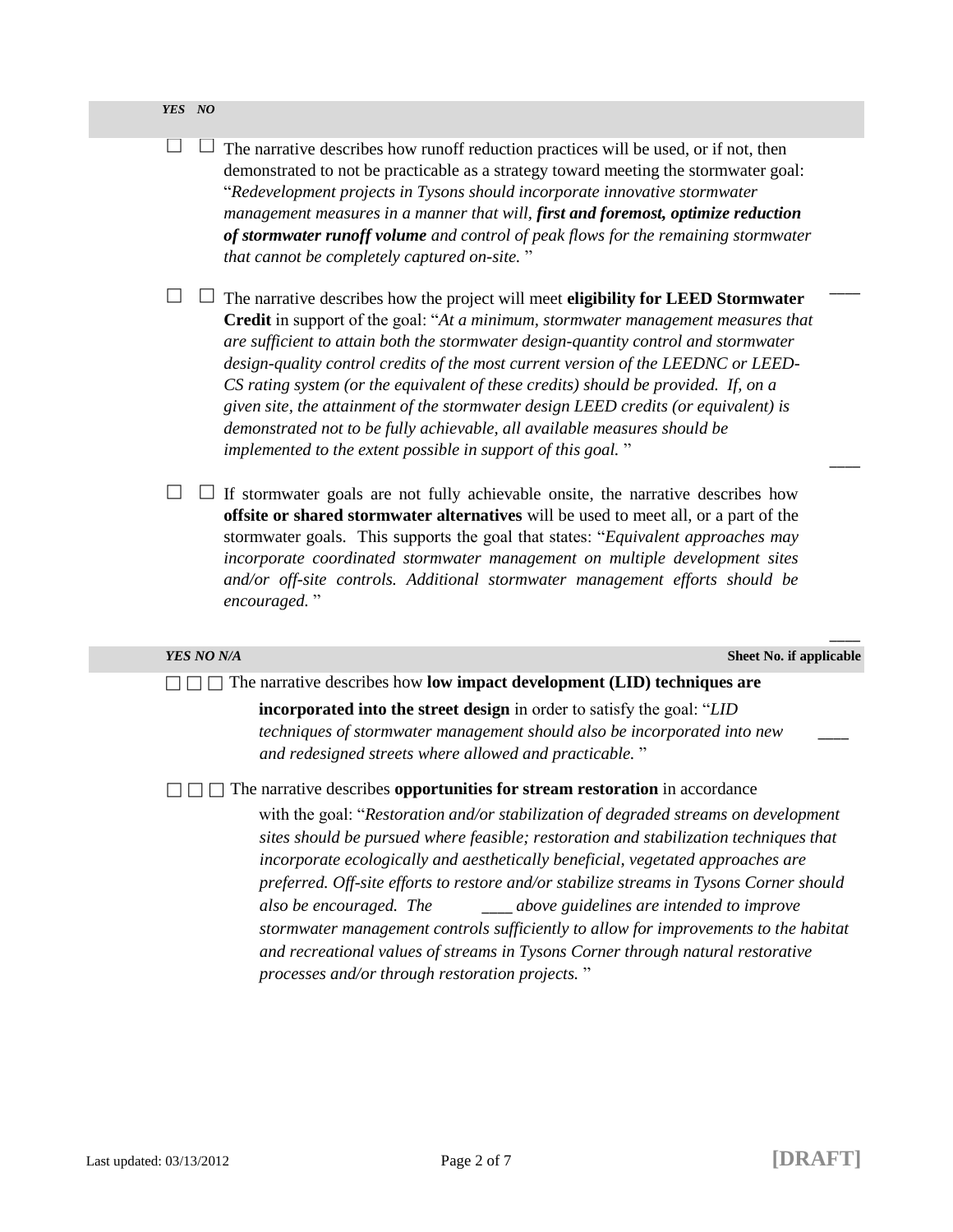| YES NO            | <b>Comprehensive Plan Implementation</b><br>Sheet No. if applicable                                                                                                                                  |  |
|-------------------|------------------------------------------------------------------------------------------------------------------------------------------------------------------------------------------------------|--|
|                   | The target stormwater treatment volume is calculated as 1 inch of rainfall over the entirety of                                                                                                      |  |
|                   | the property that is subject to the zoning application, including areas planned for dedication as                                                                                                    |  |
|                   | public rights-of-way.                                                                                                                                                                                |  |
|                   | Will the design include new and innovative stormwater practices? If yes, describe:                                                                                                                   |  |
|                   |                                                                                                                                                                                                      |  |
|                   | Will the design provide safe and adequate access to the inlet structure, outlet structure and                                                                                                        |  |
|                   | around the perimeter of the stormwater BMP facilities as needed for inspection, maintenance,<br>and repair?                                                                                          |  |
|                   |                                                                                                                                                                                                      |  |
|                   | Will the plan include a commitment for private maintenance of stormwater BMPs?                                                                                                                       |  |
|                   | Will the proposed design create a safe environment for the public?                                                                                                                                   |  |
|                   | Is the project to be designed and constructed in phases? If yes, does the narrative and plan                                                                                                         |  |
|                   | address how phasing will impact stormwater management and how stormwater goals will be                                                                                                               |  |
|                   | met in the interim and ultimate build-out conditions?                                                                                                                                                |  |
|                   | Is a PFM modification or waiver request anticipated? If yes, describe:                                                                                                                               |  |
|                   |                                                                                                                                                                                                      |  |
| <b>YES NO N/A</b> | Sheet No. if applicable                                                                                                                                                                              |  |
|                   | If used, will stormwater vaults be located where they do not adversely impact the                                                                                                                    |  |
|                   |                                                                                                                                                                                                      |  |
|                   | landscape amenity panel and sidewalk zone?                                                                                                                                                           |  |
|                   | If used, will stormwater vaults be located where they can be readily accessed by                                                                                                                     |  |
|                   | equipment (e.g. vacuum truck) and maintenance personnel?                                                                                                                                             |  |
|                   | <b>Design of Best Management Practices ‡</b>                                                                                                                                                         |  |
| YES NO            | <b>Infiltration BMPs</b><br>Sheet No. if applicable                                                                                                                                                  |  |
| $\blacksquare$    | Are one or more <b>infiltration BMPs</b> being proposed (i.e. infiltration practice, bioretention with                                                                                               |  |
|                   | infiltration, permeable pavement with infiltration, etc.)?                                                                                                                                           |  |
|                   |                                                                                                                                                                                                      |  |
|                   | If yes, has a soil analysis been completed or sufficient documentation provided to demonstrate                                                                                                       |  |
|                   | that site conditions are suitable for infiltration? Prior to final design the PFM requires a soils<br>analysis be prepared and infiltration tests conducted by a licensed professional engineer with |  |
|                   | experience in geotechnical engineering and soil evaluation, a certified professional soil                                                                                                            |  |
|                   | scientist, or a certified professional geologist. A minimum field measured infiltration rate of                                                                                                      |  |
|                   | 0.52 inches per hour is required for infiltration. The design infiltration rate shall be half of the                                                                                                 |  |
|                   | field measured rate (PFM 6-1304.4I and PFM 6-1307.4O).                                                                                                                                               |  |
|                   | > Pervious pavement systems with infiltration may not be constructed on fill material (PFM 6-1304.2C).<br>> Bottom of facility shall be > 4 ft. above groundwater table and bedrock (PFM 6-1304.4G). |  |
|                   | $>$ Soils with CBR ( $>$ 96 hrs. soaked) < 5 or highly expansive are not suitable for infiltration (PFM 6-1304.41).                                                                                  |  |
|                   | > Bioretention facilities that utilize infiltration may not be constructed on fill material (PFM 6-1307.2C).<br>> Infiltration shall not be used where there is evidence of soil contamination.      |  |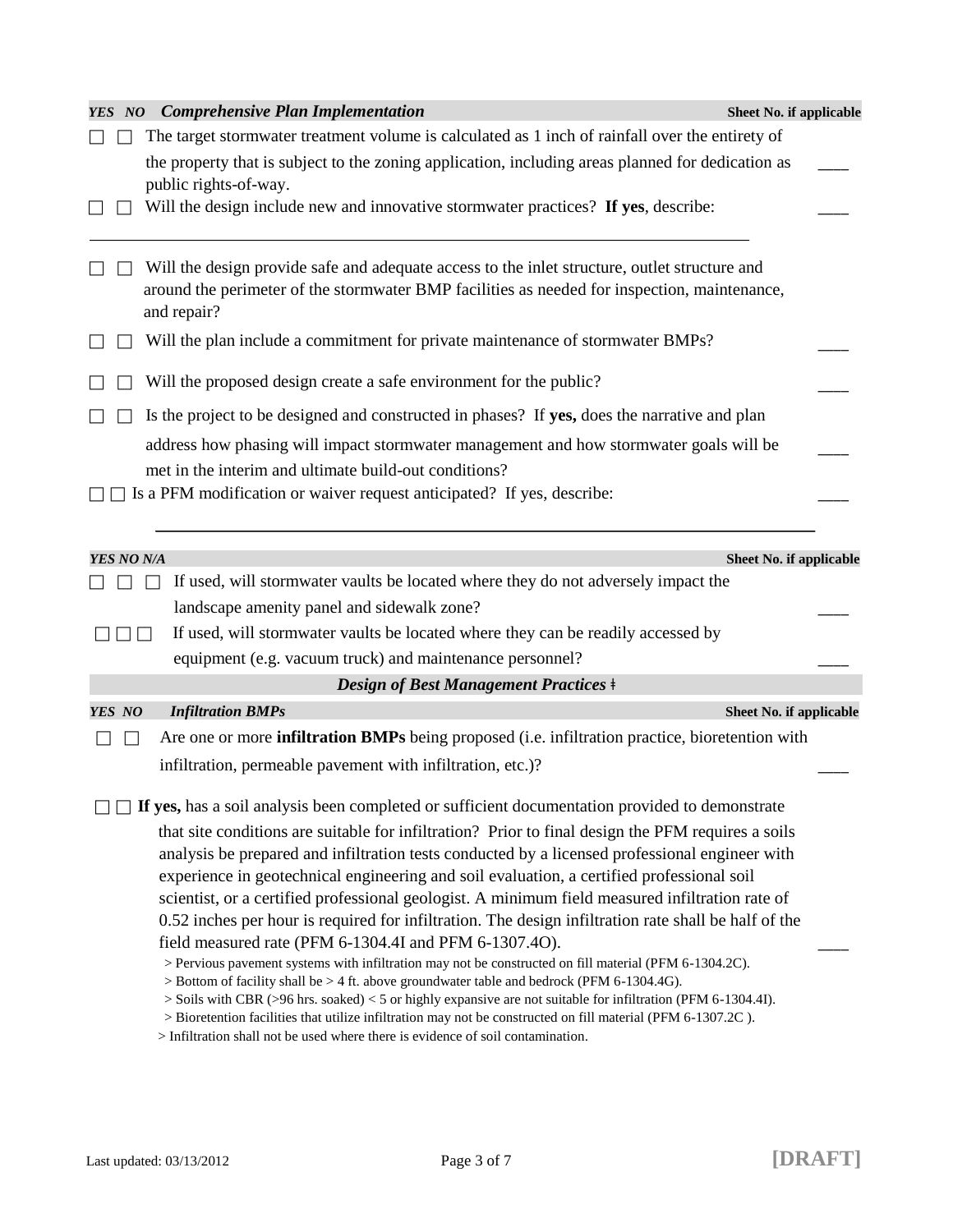Will all of the runoff from the site's first inch of rainfall be captured by infiltration BMPs? **If yes,** the plan meets the Comprehensive Plan goal to retain the first 1inch onsite. **If no,**  continue to the next checklist item. Additional BMPs are needed to help meet the \_\_\_\_ Comprehensive Plan goal.

| YES NO |                                                                                                        | <b>Rainwater Harvesting</b><br>Sheet No. if applicable                                                                                                                                                                                                                                                                                                                                                                                                                                       |  |  |
|--------|--------------------------------------------------------------------------------------------------------|----------------------------------------------------------------------------------------------------------------------------------------------------------------------------------------------------------------------------------------------------------------------------------------------------------------------------------------------------------------------------------------------------------------------------------------------------------------------------------------------|--|--|
|        |                                                                                                        | Does the plan propose rainwater harvesting that captures some, or all of the roof runoff?                                                                                                                                                                                                                                                                                                                                                                                                    |  |  |
|        |                                                                                                        | Using rainwater harvesting as a stormwater strategy requires reliable, year-round demand that                                                                                                                                                                                                                                                                                                                                                                                                |  |  |
|        |                                                                                                        | will draw down the storage cistern to make capacity available for the next storm. Which of                                                                                                                                                                                                                                                                                                                                                                                                   |  |  |
|        |                                                                                                        | the following reuses are proposed?                                                                                                                                                                                                                                                                                                                                                                                                                                                           |  |  |
|        |                                                                                                        | Water closet flushing (permanent year-round)<br>Equipment washing (year-round)                                                                                                                                                                                                                                                                                                                                                                                                               |  |  |
|        |                                                                                                        | Cooling tower makeup water (seasonal)<br>Exterior washing (seasonal)                                                                                                                                                                                                                                                                                                                                                                                                                         |  |  |
|        |                                                                                                        | Landscape water feature (seasonal)<br>Laundry (permanent year-round)                                                                                                                                                                                                                                                                                                                                                                                                                         |  |  |
|        |                                                                                                        | Irrigation (seasonal)                                                                                                                                                                                                                                                                                                                                                                                                                                                                        |  |  |
|        | For final design of the rainwater harvesting (RWH) system, sufficient documentation will be            |                                                                                                                                                                                                                                                                                                                                                                                                                                                                                              |  |  |
|        |                                                                                                        | provided to support demand assumptions and cistern sizing including the following:                                                                                                                                                                                                                                                                                                                                                                                                           |  |  |
|        |                                                                                                        | A continuous simulation model for sizing the storage cistern (Virginia DCR spreadsheet or<br>equal) using local historic daily rainfall data for the inflow and demand assumptions<br>for the drawdown assuming seasonal and other demand variations.<br>The RWH system design will include a first flush (first 0.05 inches of rainwater) bypass to<br>protect water quality; an overflow and/or bypass system for larger storms, and<br>additional storage capacity as a factor of safety. |  |  |
|        |                                                                                                        |                                                                                                                                                                                                                                                                                                                                                                                                                                                                                              |  |  |
|        | In times of reduced demand or overflow, the RWH system will discharge to a BMP or<br>adequate channel. |                                                                                                                                                                                                                                                                                                                                                                                                                                                                                              |  |  |
|        |                                                                                                        | If the RWH system will be oversized to provide stormwater detention (in addition to<br>reuse), then adequate volume for the design storms will be provided with supporting<br>calculations including routing of the 2 and 10-yr storm, outfall to an adequate channel,<br>and provision for overland relief.                                                                                                                                                                                 |  |  |
|        |                                                                                                        | Instead of reuse will the design collect roof runoff and discharge it directly to a BMP (i.e.                                                                                                                                                                                                                                                                                                                                                                                                |  |  |
|        |                                                                                                        | infiltration, bioretention, stormwater planter, landscape feature, simple rooftop disconnection,                                                                                                                                                                                                                                                                                                                                                                                             |  |  |

 $\Box$  Does the RWH system alone, or in combination with infiltration practices, manage the volume of runoff from the first 1 inch of rainfall over the entire site? **If yes**, the plan meets the Comprehensive Plan goal to retain the first 1 inch onsite. **If no**, continue to the next checklist \_\_\_\_ item. Additional BMPs are needed to help meet the Comprehensive Plan goal.

etc.)?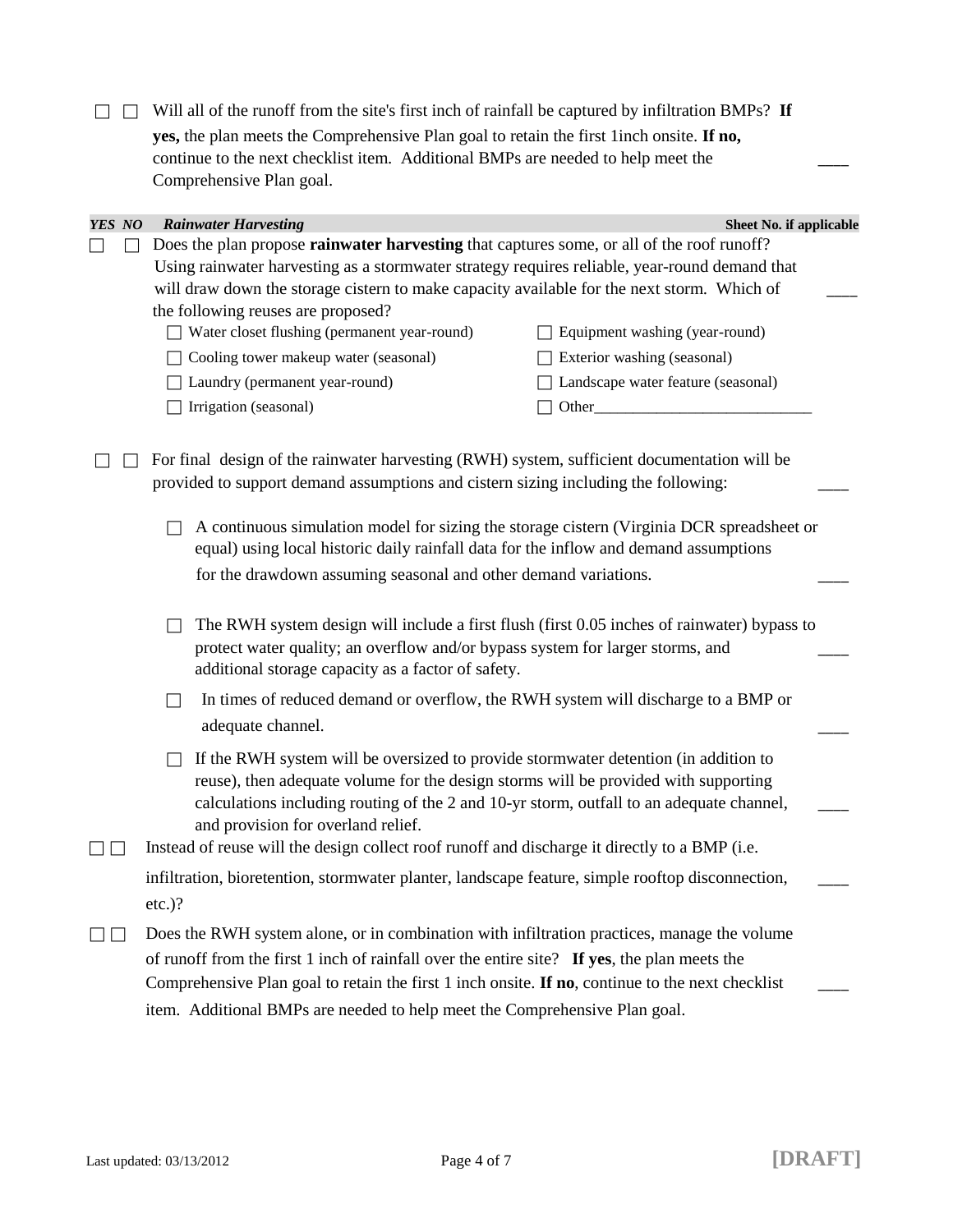| YES NO | <b>Runoff Reduction Practices</b>                                                                       | Sheet No. if applicable |
|--------|---------------------------------------------------------------------------------------------------------|-------------------------|
|        | Will Runoff Reduction BMPs with underdrains and a subsurface stone storage layer be used                |                         |
|        | to capture and treat some, or all, of the runoff from the first 1 inch of rainfall for the entire site? |                         |
|        | Will the design of runoff reduction practices conform to the PFM and/or Virginia DCR                    |                         |
|        | Stormwater Design Specifications found at the Virginia BMP Clearinghouse Website?                       |                         |
|        | Does the total volume treated by infiltration, RWH system, and runoff reduction BMPs - either           |                         |
|        | alone or in combination - meet or exceed the volume of runoff from the first 1 inch of rainfall         |                         |
|        | over the entire site? If yes, the plan meets the Comprehensive Plan goal to retain the first 1          |                         |
|        | inch onsite. If no, continue to the next checklist item. Additional BMPs are needed to help             |                         |
|        | meet the Comprehensive Plan goal.                                                                       |                         |
| YES NO | <b>Tier 2 Innovative BMPs</b>                                                                           | Sheet No. if applicable |
|        | If the stormwater goals are not fully achievable using the stormwater practices listed above,           |                         |
|        | then innovative BMPs that have been approved for use in other jurisdictions may be used to              |                         |
|        | meet the stormwater goals. Are any other new and innovative BMP practices proposed that                 |                         |
|        | will reduce runoff volume and/or control peak flows for the first 1" of rainfall?                       |                         |
|        | If yes, have the proposed new and innovative practices been accepted for use in another                 |                         |
|        | jurisdiction? If so, what is the name of the jurisdiction(s) where the practice has been                |                         |
|        | successfully used?                                                                                      |                         |
|        |                                                                                                         |                         |
|        | Will the plan and calculations include a runoff reduction and/or total phosphorus removal rate          |                         |
|        | that has been assigned by another jurisdiction? (Fairfax County will verify runoff reduction            |                         |
|        | rates, efficiencies, and/or removal rates with the named jurisdiction.)                                 |                         |
|        | Will the innovative practice(s) proposed be appropriate for use in Fairfax County considering           |                         |
|        | local soils, climatic patterns, availability of materials, cost of maintenance, and other factors?      |                         |
|        | Will the plans and documentation include recommended maintenance procedures and                         |                         |
|        | frequency of inspection for the innovative practice $(s)$ ?                                             |                         |
|        | Does the total volume treated by infiltration, RWH, runoff reduction BMPs, and Tier 2                   |                         |
|        | practices -either alone or in combination - meet or exceed the volume of runoff from the first          |                         |
|        | 1 inch of rainfall over the entire site? If yes, the plan meets the Comprehensive Plan goal to          |                         |
|        | retain the first 1 inch onsite. If no, continue to the next checklist item. Additional BMPs are         |                         |
|        | needed to help meet the Comprehensive Plan goal.                                                        |                         |
| YES NO | <b>Tier 3 Innovative BMPs</b>                                                                           | Sheet No. if applicable |
|        | Will the plan propose any other new and innovative practices that are not within the PFM,               |                         |
|        | previously approved for use by Fairfax County, Virginia BMP Clearinghouse, or approved for              |                         |
|        | use in another jurisdiction? (If yes, then adequate documentation should be included for the            |                         |
|        | county to evaluate the innovative practice).                                                            |                         |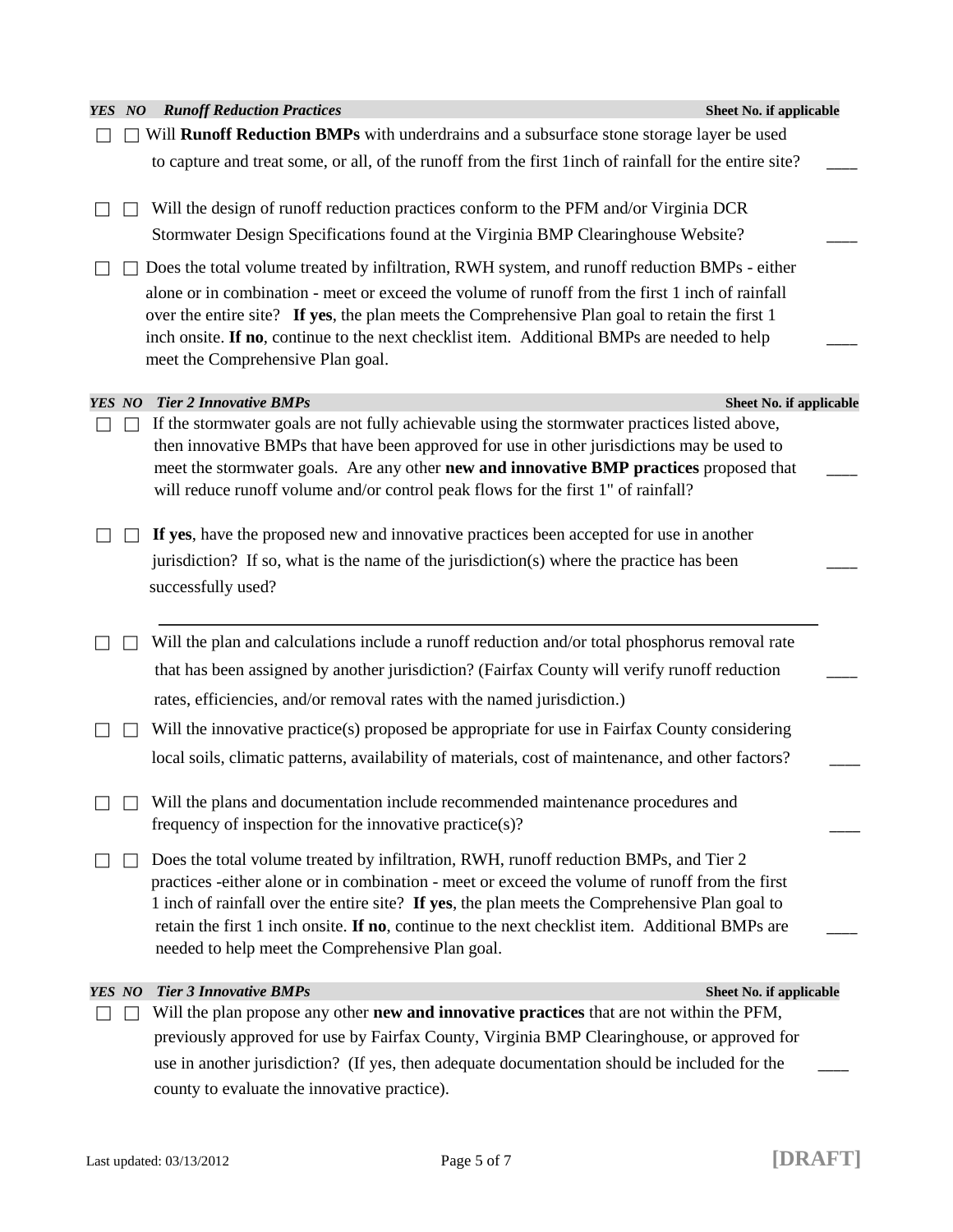|        | If yes, will the innovative practice(s) proposed be appropriate for use in Fairfax County<br>considering local soils, climatic patterns, availability of materials, cost of maintenance, and                                                                                                                                                                                                                                                            |                            |                         |  |
|--------|---------------------------------------------------------------------------------------------------------------------------------------------------------------------------------------------------------------------------------------------------------------------------------------------------------------------------------------------------------------------------------------------------------------------------------------------------------|----------------------------|-------------------------|--|
|        | other factors?<br>Will the plans and documentation include recommended maintenance procedures and                                                                                                                                                                                                                                                                                                                                                       |                            |                         |  |
|        | frequency of inspection for the innovative practice(s)?                                                                                                                                                                                                                                                                                                                                                                                                 |                            |                         |  |
|        | Does the total volume treated by infiltration, RWH, runoff reduction BMPs, and Tier 2 and 3<br>practices - either alone or in combination - meet or exceed the volume of runoff from the first<br>1 inch of rainfall over the entire site? If yes, the plan meets the Comprehensive Plan goal to<br>retain the first 1 inch onsite. If no, continue to the next checklist item. Additional BMPs are<br>needed to help meet the Comprehensive Plan goal. |                            |                         |  |
| YES NO | <b>Offsite or Shared Facilities</b>                                                                                                                                                                                                                                                                                                                                                                                                                     |                            | Sheet No. if applicable |  |
|        | Will shared, or offsite stormwater management facilities be used to manage some, or all, of                                                                                                                                                                                                                                                                                                                                                             |                            |                         |  |
|        | the runoff from the first 1 inch of rainfall for the entire site? If so, where will the offsite                                                                                                                                                                                                                                                                                                                                                         |                            |                         |  |
|        | facilities be located?                                                                                                                                                                                                                                                                                                                                                                                                                                  |                            |                         |  |
|        | If yes, proposed offsite / shared practices include:                                                                                                                                                                                                                                                                                                                                                                                                    |                            |                         |  |
|        | Infiltration                                                                                                                                                                                                                                                                                                                                                                                                                                            | Runoff reduction practices |                         |  |
|        | Rainwater harvesting                                                                                                                                                                                                                                                                                                                                                                                                                                    | Other                      |                         |  |
| YES NO | <b>Conformance with Comprehensive Plan Stormwater Goals</b><br>N/A                                                                                                                                                                                                                                                                                                                                                                                      |                            | Sheet No. if applicable |  |
|        | Will the proposed design manage the first 1 inch of rainfall in a way that infiltrates, reuses, or                                                                                                                                                                                                                                                                                                                                                      |                            |                         |  |
|        | evaporates rainfall before it leaves the site? If yes, the plan meets the Comprehensive Plan                                                                                                                                                                                                                                                                                                                                                            |                            |                         |  |
|        | goal to retain the first 1 inch onsite.                                                                                                                                                                                                                                                                                                                                                                                                                 |                            |                         |  |
|        | Will the proposed design optimize runoff reduction by employing runoff reduction stormwater                                                                                                                                                                                                                                                                                                                                                             |                            |                         |  |
|        | practices (i.e. rainwater harvesting, infiltration, bioretention, permeable pavement, green roof,                                                                                                                                                                                                                                                                                                                                                       |                            |                         |  |
|        | etc.) to the extent possible?                                                                                                                                                                                                                                                                                                                                                                                                                           |                            |                         |  |
|        | If the "1-inch" goal cannot be fully achieved, has it been demonstrated that all available                                                                                                                                                                                                                                                                                                                                                              |                            |                         |  |
|        | measures were considered for implementation 'to the extent possible' to achieve total or                                                                                                                                                                                                                                                                                                                                                                |                            |                         |  |
|        | at least partial retention of the first inch of rainfall?<br>If retaining the runoff from the first 1 inch of rainfall is not fully achieved, does the                                                                                                                                                                                                                                                                                                  |                            |                         |  |
|        | proposed design control peak flow for that which cannot be retained onsite?                                                                                                                                                                                                                                                                                                                                                                             |                            |                         |  |
|        | Has runoff from streets been addressed, either through innovative BMPs and low impact                                                                                                                                                                                                                                                                                                                                                                   |                            |                         |  |
|        | development techniques that would be integrated into the street design or through other                                                                                                                                                                                                                                                                                                                                                                 |                            |                         |  |
|        | measures?                                                                                                                                                                                                                                                                                                                                                                                                                                               |                            |                         |  |
|        | If street runoff has not been addressed, does the stormwater narrative justify why this is                                                                                                                                                                                                                                                                                                                                                              |                            |                         |  |
|        | not feasible, allowed, and/or practicable?                                                                                                                                                                                                                                                                                                                                                                                                              |                            |                         |  |
|        | If applicable, is restoration and/or stabilization of degraded streams proposed using                                                                                                                                                                                                                                                                                                                                                                   |                            |                         |  |
|        | restoration and stabilization techniques that incorporate ecologically and aesthetically                                                                                                                                                                                                                                                                                                                                                                |                            |                         |  |
|        | beneficial, vegetated approaches (including off-site efforts to restore and/or stabilize<br>streams in Tysons Corner)?                                                                                                                                                                                                                                                                                                                                  |                            |                         |  |